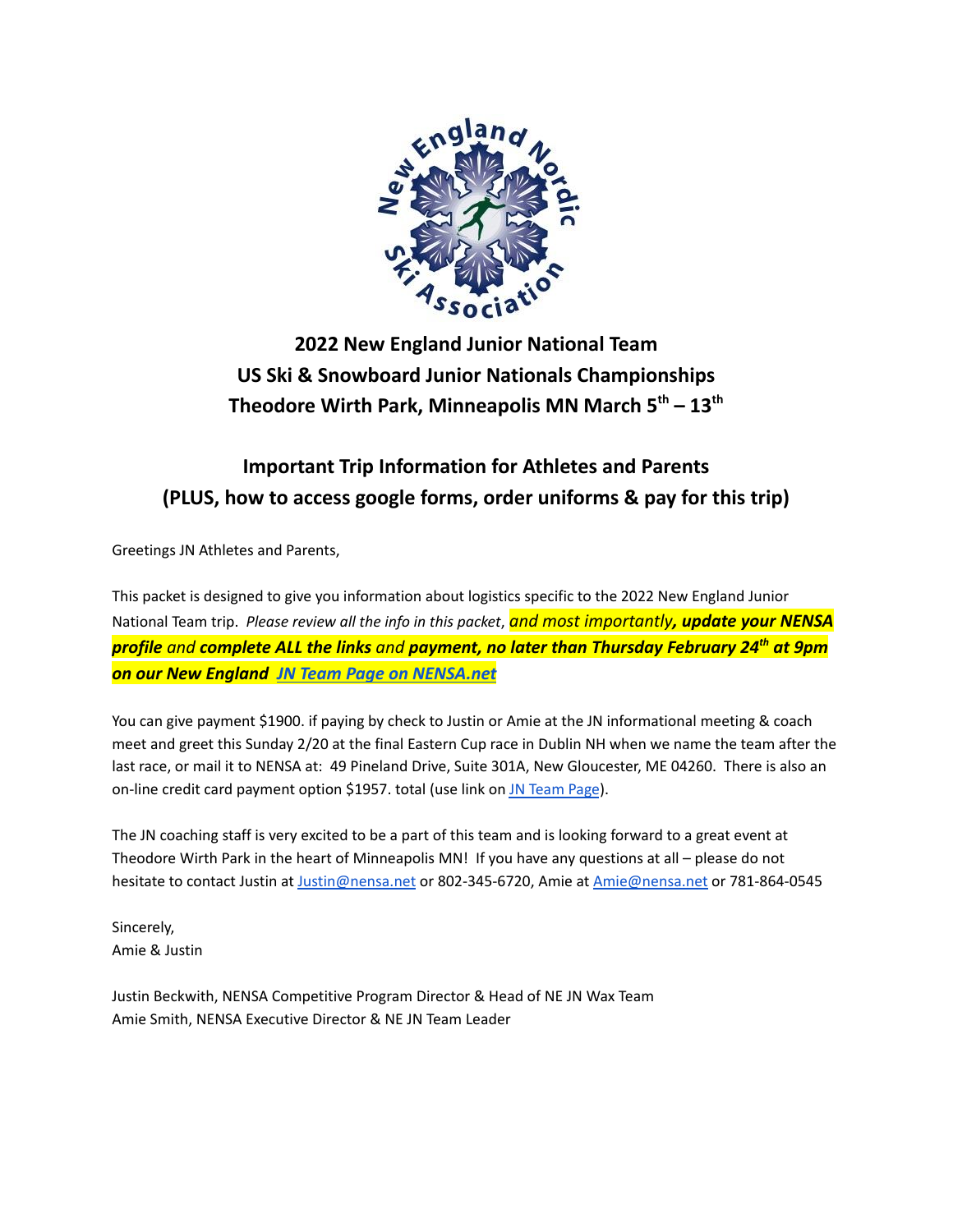**Trip Dates:** Saturday March 5<sup>th</sup> – Sunday March 13th

#### **Logistics & Travel:**

The NENSA Junior National team members **will be responsible for their own air travel to the MSP (Minneapolis/Saint Paul) Airport on Saturday March 5th (morning or early afternoon arrivals please) with return flights home on Sunday March 13th (morning best, afternoon OK).** The JN staff (Amie and coaches) will be meeting our NE athletes at the MSP airport and loading athletes and gear into our AVIS rental vans for transport to our team hotel.

#### **New England Team Housing:**

Hampton Inn & Suites Minneapolis West – Minnetonka 10600 Wayzata Blvd Minnetonka, MN 55305 Phone 952-955-8855

Please bring cash (or credit card) for all your meals/snacks on your travel days. Our NE Team hotel reservations start at 3pm on Saturday 3/5, and our first team meal together is dinner that evening.

Our first team meeting will be after breakfast on Sunday 3/6. We will then break into age groups, and plan on a preview of the race course with your age group coaches. There is also an outdoor Opening Ceremony on Sunday afternoon.

**Venue Location:** Theodore Wirth Park, Minneapolis MN

#### **Event websites**:

Official event website: <https://www.loppet.org/juniornationals/>

**There will be a JN Team Naming & Information Meeting on Sunday Feb 20th at Dublin, after the final EC races.** NENSA welcomes all competitors to join us and celebrate the naming of the NE Junior National Team. After this ceremony there will be a JN Team informational meeting – to discuss the 2022 JN Packet & meet the JN Coaches. Please come if you know you will be on the team, or, if you may be on the team – all are welcome! At this gathering, you will be able to ask questions about the trip and turn in checks for JN payment. Because we are still in the midst of COVID, we will be naming a few more alternates to the team this year, in case a named athlete is unable to attend.

#### **Trip COVID Information:**

A lot has changed since our last JN's in Truckee CA when the Championships were called off mid-week due to the start of the pandemic  $\sim$  hard to believe that it was now 2 years ago...

That said, NENSA is committed to making this the safest trip we can given New England plans to bring our full team size of 42 athletes (plus autos) and 13 staff. We will travel to MN and stay in a hotel, eating, and training together. With that in mind we want to share our COVID mitigation plans with you all.

**Please note that all participants in the 2022 New England JN team and attending JN's in MN this year (athletes and staff) must be vaccinated (including booster).** All participants will need to upload their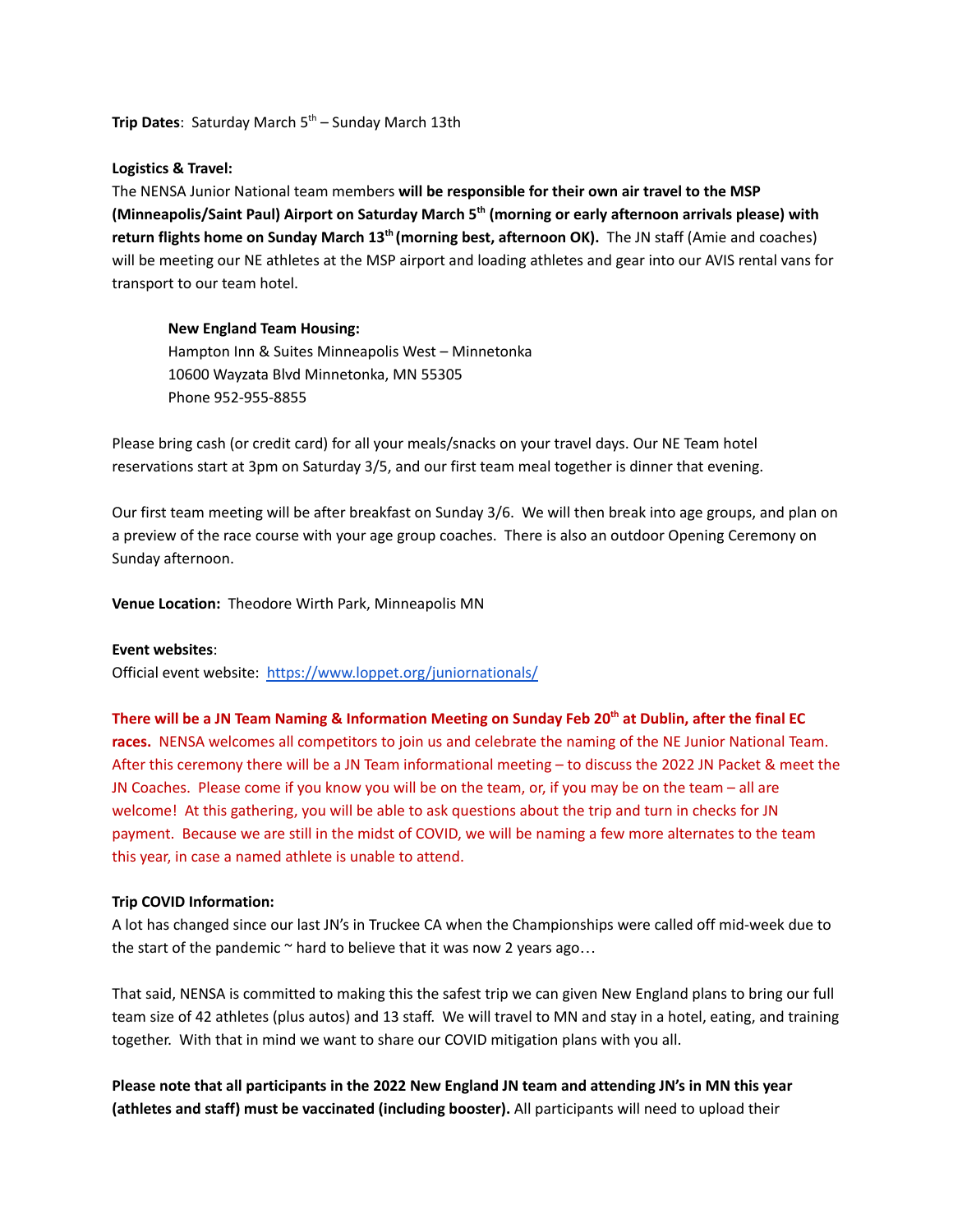vaccination cards into our NENSA google form on the [JN Team Page on NENSA.net.](https://nensa.net/jn-packetpayment/) Parents who plan to attend should be too, and might be asked that question. [Read more here about NENSA's COVID](https://nensa.net/nensa-covid-19-considerations/) [Considerations.](https://nensa.net/nensa-covid-19-considerations/) The Loppet Foundation and JN event organizers have their own set of COVID rules all divisions will also all be following - those links can be found [HERE](https://www.loppet.org/juniornationals/jninformation/).

**We also encourage limited parent interactions during the event, ie. outside meetings and wearing masks when appropriate. To ensure our best chances of keeping athletes safe (the entire team) throughout the week we appreciate this compliance. Athletes should NOT: visit parents in hotel rooms, go out to meals with or travel with them in personal vehicles. Again we appreciate your compliance with these strict guidelines.**

## *Testing – As per Minnesota and the Organizers Protocols for divisions to attend JN's - all JN athletes and staff will need to test no longer than 72 hours prior to departure.*

*The options are PCR for most participants* and two, sequential, antigen tests for those who have been COVID-19 positive since December 6, 2021 (90 days prior to the event). Data has shown that people who have tested positive for COVID-19 will continue to test positive by PCR for up to 90 days. This link is also on our website on the [JN Team Page](https://nensa.net/jn-packetpayment/)

# **KN95 face masks will be worn at all times while traveling, in team vans and in any indoor building including our hotel (except in your own personal room).**

We ask that each athlete bring 2 individual COVID test kits with them, in the event they develop symptoms. Any testing will be done only after talking with team leaders and or your age group coach.

# *If your child/athlete gets COVID during this trip then a parent/guardian has 24 hours to get to MN to retrieve them and any additional travel or lodging costs are incurred by the family.*

If any athlete does become COVID positive, we will isolate them from the rest of the team until a parent/guardian arrives. This is an understanding we must have from all athletes and families before signing up to go to this event. NENSA and the JN coaches/staff cannot be responsible for anyone needing isolation beyond Saturday 3/12, and in all fairness to the sick athlete, and the rest of the team, we need them picked up from the team hotel as soon as possible.

#### \*\*\*\*\*\*\*\*\*\*\*\*\*\*\*\*\*\*\*\*\*\*

#### **A note from Matt Boobar - New England JN Head Coach**

Dear Team New England,

Welcome to Team New England 2022 heading to the metropolitan city trails of MSP! We are super psyched to send all our top athletes to reclaim the Alaska cup and bring it home to NE after a week of lung and leg searing battles on the tracks..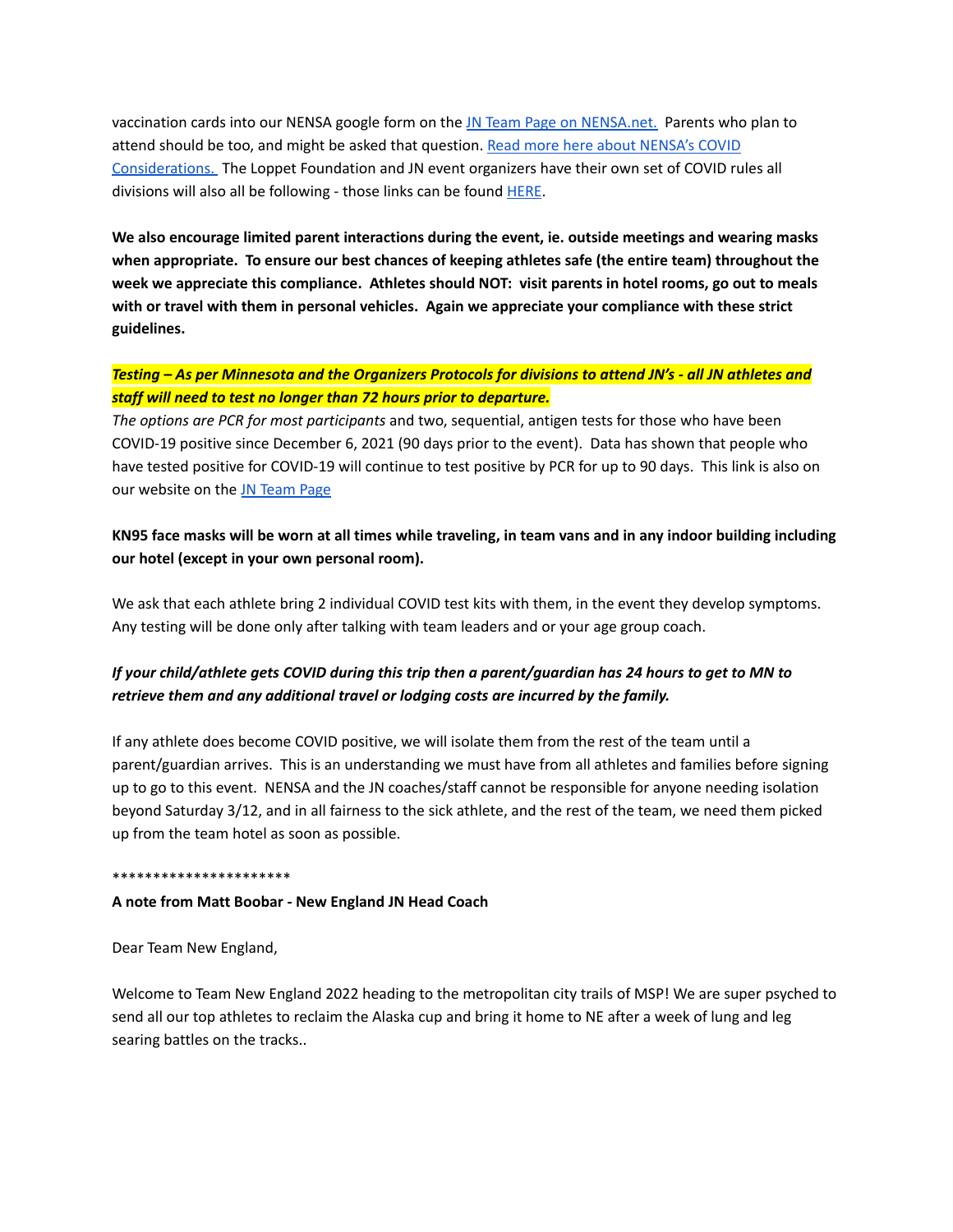Team NE had a commanding performance when we last raced there a decade ago. Since then the venue has gone through massive changes and improvements. One thing that has not changed is I know we can once again ski like champions on the city park courses. \

We are excited to debut the mixed gender relays. With a region as talented and deep as ours we will be able to assemble some fantastic teams!

I know we are all pumped to be back racing nationals after a year hiatus due to Covid. Let's remember we are still dealing with Covid. Also remember our responsibility to each other, the trip, our competitors, coaches, organizers, etc. to keep our covid mitigation game super tight. The bonus is we can also significantly reduce spreading common colds too! Stay healthy, stay fit, stay fast.

We want everyone on the trip working as one cohesive unit. Our greatest strength is that our entire region comes together for a massive collaborative effort. Amie, Justin and I have the coaches backs, the coaches have your backs. In return by being polite, prepared, positive and pumped up, you are proving you have the coaches and our entire region's backs. If we all have each other's backs, that is how we bring the AK Cup BACK!

The coaches and service team are there for you. They will be an awesome resource for support and education. Ask them questions and use their knowledge to better prepare and improve yourself.

## *One team, one goal: make everyone around you better*

As you do your final preparations remember what got you to this point. Have confidence in that process and the outcome will come to you. The important thing to do now is show up organized, rested, and ready to bring back the cup!

Finally, congratulations, you made the team in the nation's strongest and deepest division!

Matt Boobar Head Coach, Team New England

#### **New England JN Staff:**

| Amie Smith  | Trip Leader<br><b>NENSA</b> | 781-864-<br>0545 | Amie@nensa.net    | <b>NENSA</b><br><b>Executive Director</b> |
|-------------|-----------------------------|------------------|-------------------|-------------------------------------------|
| Matt Boobar | Head Coach                  | 570-594-<br>7555 | mboobar@gosms.org | Stratton<br><b>Mountain School</b>        |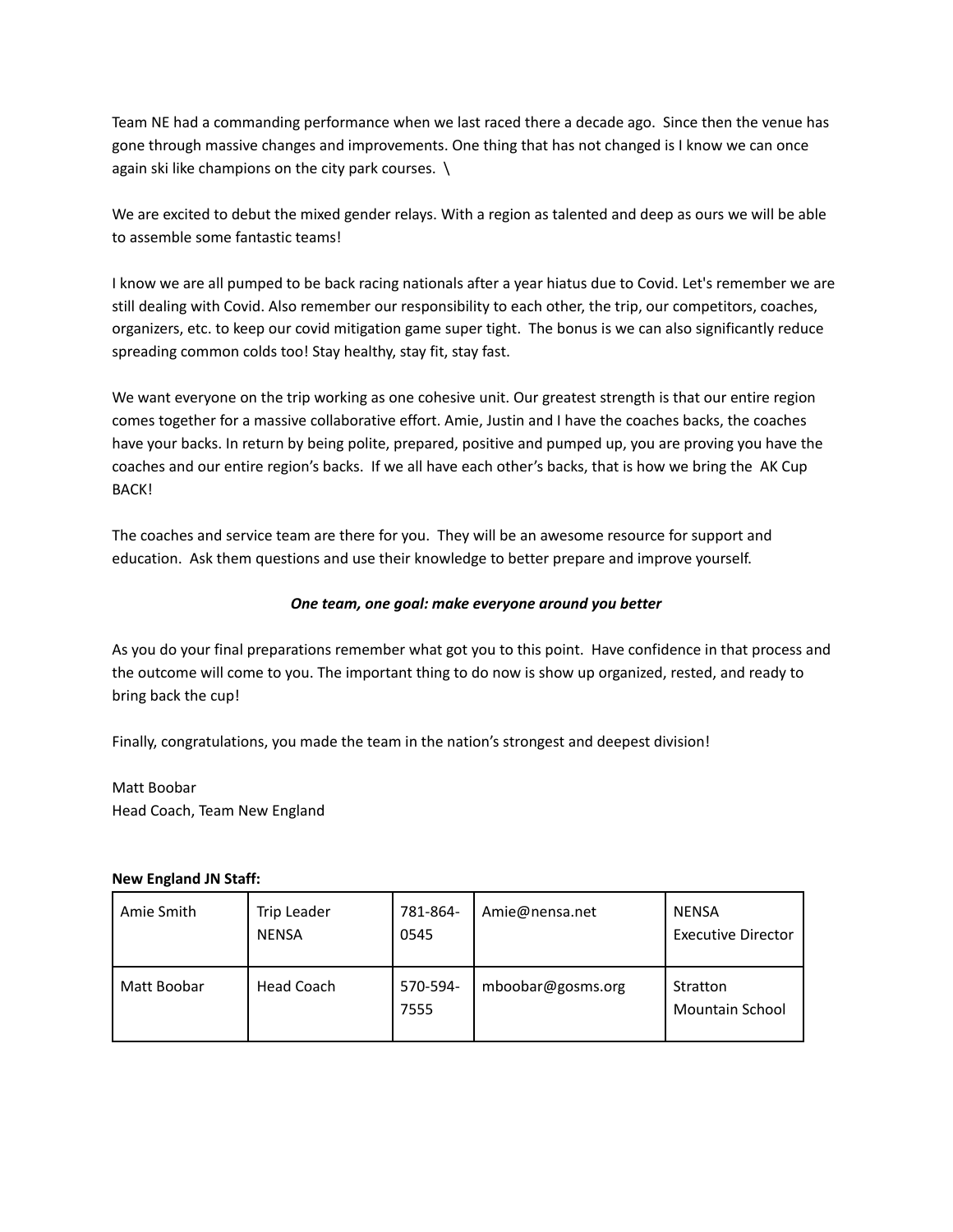| Justin Beckwith      | Head of Wax Team  | 802-345-<br>6720      | Justin@nensa.net     | <b>NENSA</b><br>Competitive<br>Program Director |
|----------------------|-------------------|-----------------------|----------------------|-------------------------------------------------|
| <b>A</b> dam Terko   | Wax Tech<br>Glide | (802)<br>355-687      | adamrterko@gmail.com | <b>Mansfield Nordic</b><br>Club                 |
| <b>Cate Brams</b>    | Wax Tech<br>Glide | (617)<br>955-608<br>3 | catebrams@gmail.com  | <b>EMXC</b>                                     |
| Alex Jospe           | Wax Tech Kick     | (617)<br>610-238<br>7 | acjospe@gmail.com    | <b>SMS</b>                                      |
| <b>Colin Rodgers</b> | Wax Tech Kick     | 802-398-<br>5122      | crodgers@gmvs.org    | <b>GMVS</b>                                     |

## **Age Group Coaches:**

| Jacob Volz            | <b>U20M</b> | (907)<br>727-7437  | jacob.volz@gmail.com           | Gould Academy                      |
|-----------------------|-------------|--------------------|--------------------------------|------------------------------------|
| Justin<br>Fereshetian | U18M        | (207)<br>616-6186  | jfereshetian@waterville-me.gov | Quarry Road Ski Club               |
| Evan Kendall          | U16B        | (207)<br>650-4381  | ekendall@dublinschool.org      | Dublin School                      |
| Hilary<br>McNamee     | <b>U20W</b> | 207-227<br>$-3324$ | Bigsassyhil@gmail.com          | Ford<br>Sayre/Dartmouth<br>College |
| Sara Falconer         | <b>U18W</b> | 907-575<br>$-9712$ | saranfalconer@gmail.com        | Mansfield Nordic Club              |
| Audrey<br>Mangan      | U16G        | (585)<br>519-3506  | audrey.mangan@craftsbury.com   | Craftsbury Ski Team                |

## **Event Logistics:**

**All athletes are required to stay with the team throughout the entire competition**. In case of emergency, call Amie, Trip Leader (781-864-0545) and/or Matt, Head Coach (570-594-7555).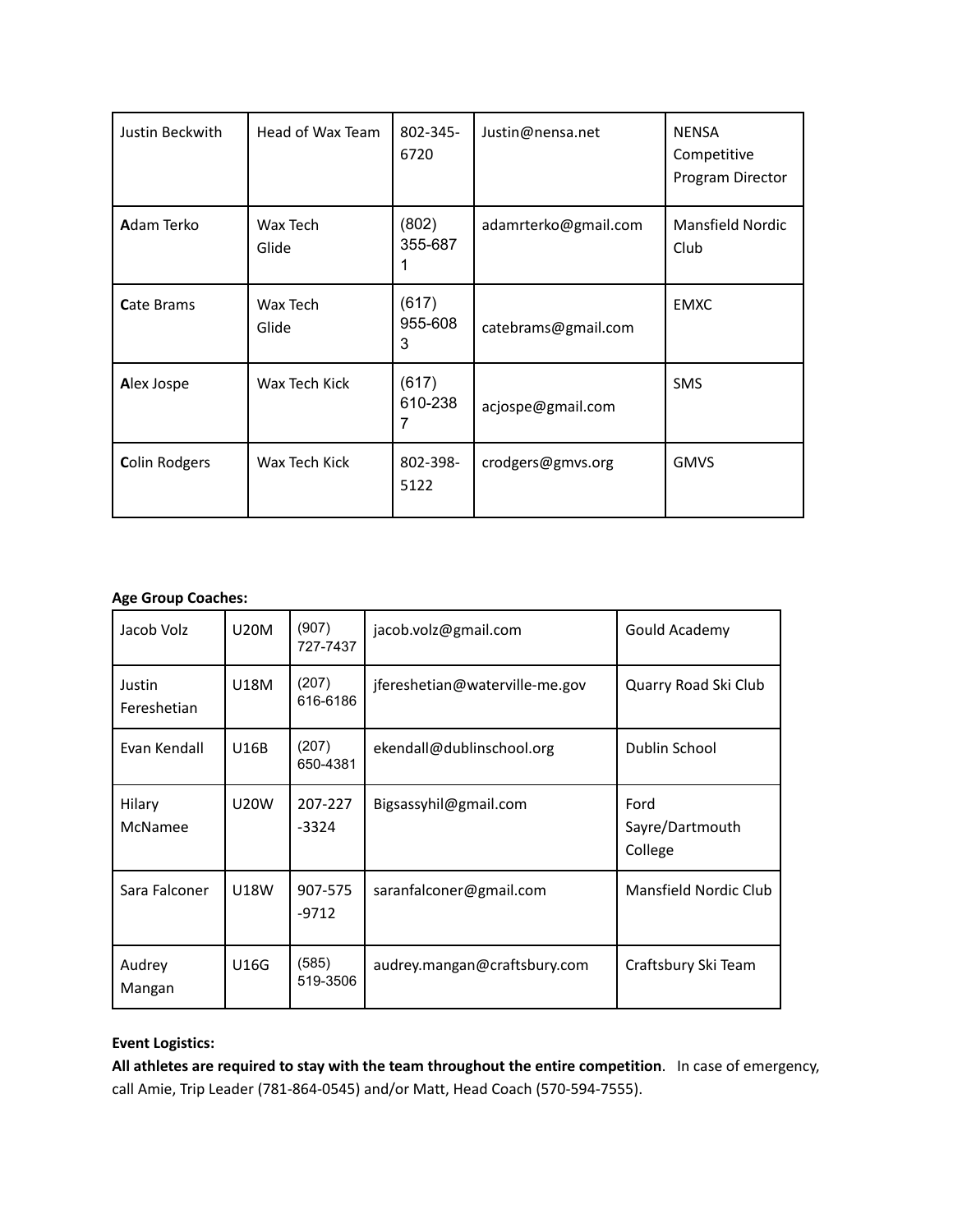#### **Meals:**

Breakfast, Lunch and Dinner will be at the Hotel, take-out style, and bag lunches. Special dietary requests can be accommodated but must be requested on the online athlete registration form.

#### **Transportation:**

It is just a few miles between our lodging and the racing venue. The NE Team will have passenger van transportation during the week to the venue for training, races, and for the scheduled off-site events – including the opening ceremony. There will be vehicles available for coaches to take athletes into town for grocery runs, etc. KN95 masks are required in all vans and a window will remain cracked for air circulation.

Please Note: Once on site with the team, athletes may not drive vehicles, or ride in vehicles driven by anyone other than a New England coach or parent, without permission from Amie or Matt.

#### **Coaching:**

The coaches for your age group will work with you on all aspects of this competition week, including organization, strategy, and waxing.

The staff of age group coaches will work with the head coach and team leader in a variety of different roles to meet the needs of the group.

The Team Leader Amie & Head Coach Matt will post the daily schedule and all meeting times on a white board/bulletin board at our hotel. Each nightly team meeting will focus on both general race preparation and specific information for the next upcoming event.

#### **Tips on traveling and working with a large team:**

While most often we will work in smaller age groups, understand that with over sixty athletes and coaches on our team, being on time is very important! All athletes and coaches must have a watch - yes, a watch, not a phone that has time on it!

#### **What to do in preparation for racing:**

A very well rested body during both competition week and its preceding week are very important. Learn from any peaks you've had in the past and analyze how many days of reduced volume and intensity you can get away with in order to be rested, and yet also stay in peak fitness. Increase the volume of fluids consumed. Increasing the amount of carbohydrates during competition week has been proven to assist in both recovery and energy levels. Also, very important - ski VERY easy on training days. With all of the energy and excitement of having friends and competitors around, it is easy to go too hard on your easy days. Have confidence in your level of fitness and in your plan and stick to it. Use the couple of days prior to racing to help you get comfortable with your new surroundings and the venue race trails.

#### **Parents & Home Coaches:**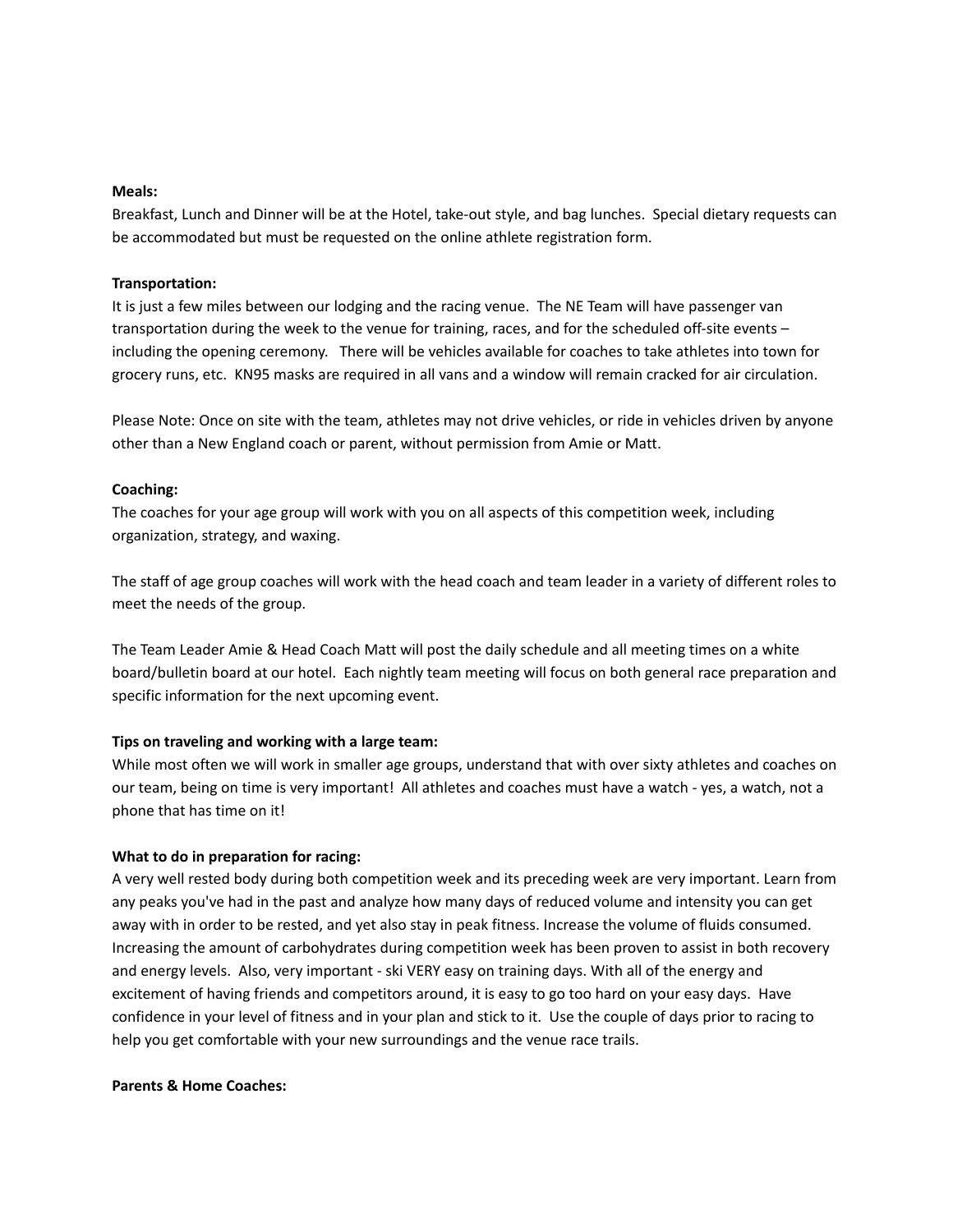Parents and home coaches are encouraged to spectate, to participate, and to support the team. Parents, who will be in Minneapolis and wish to help, contact Trip Leader Amie Smith at 781-864-0545.

#### **Packing & Living:**

In the time between now and departure, be sure to get lots of rest, follow the plan you have set with your coach, and get all your homework assignments ahead of time so that you won't be behind when you get home.

#### **Dress Code:**

Bring a nice shirt or sweater, khakis or nice jeans or a skirt, **and your team jacket for the awards.** Proper dress at an awards ceremony displays team pride.

#### **Free Time:**

While there is a lot to do during a race week, there is also a fair amount of down time. Be sure to bring homework, books and/or music to fill quiet free time. The age group coaches will be checking out some of the local sights and points of interest ahead of time, to share with you during your week in Minneapolis. There will also be study hall periods built into the schedule.

**Packing List***:* (i.e., suggestions - so add what you need, being mindful NOT to over pack) **KN95 Face Masks** – (10 total) two separate ones for both airline travel days (to be disposed of after traveling) as well as plenty of fresh masks to wear throughout the week. Masking is required in all vans and indoor space besides your own hotel room with your one roommate.

**2 COVID individual tests** (to use if you develop symptoms – see your age group coach before testing) Race and warm up skis, poles, and boots – try to limit the number of skis you travel with. JN Team uniform (SWIX tights and jacket mandatory) – if ordering new this year they will be shipped to the hotel and handed out at our first team meeting Sunday morning.

Additional ski suit and warm-ups

Hats, gloves, buffs, eye wear, sunglasses

Sun block & lip balm

Polypro underwear

Extra race day layers – base layers, gloves, socks etc.: (You warm up, sweat, wait, cool down, then if you race with wet layers = not good).

Wool socks

Running shoes for morning warm-ups

Respectable clothes for awards (see above)

Warm winter coat, hat, gloves, and boots

Toilet kit

Some things to read

Homework

Water bottle(s) and carrier

A sharpie (for putting your name on your new uniform and belongings!)

Personal waxes for training days (see note in wax section below)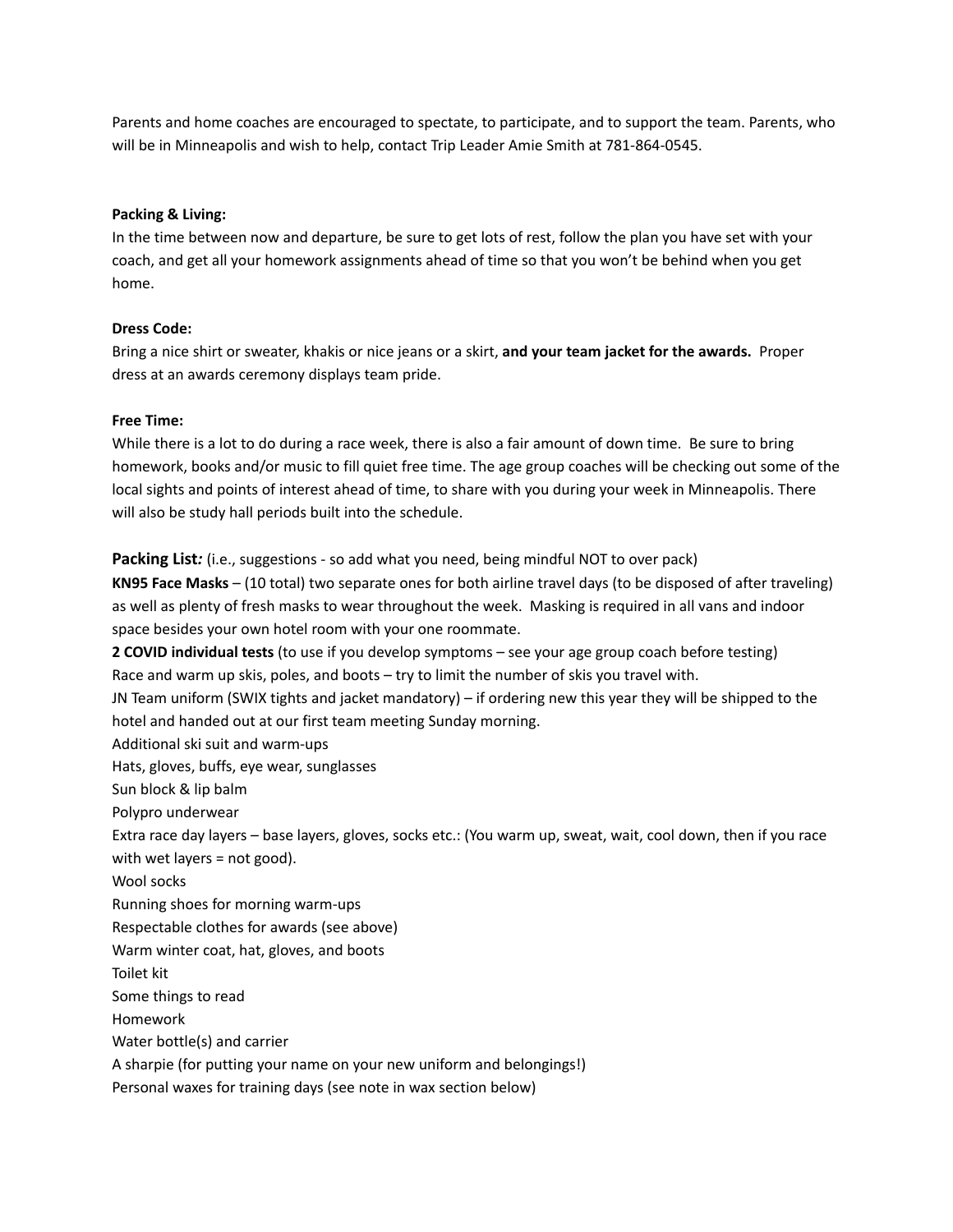Money for food on travel days (3/5 and 3/13) and any snacks or items you want to purchase during the week **Extras:**

Ear Plugs: Will your roommate snore...?

## **Team Uniforms:**

NE Team uniforms will be from our title sponsor Swix. NE JN Team members are expected to wear the new NE tights in all races. You will also need to have a team jacket, that you will be required to wear at all awards ceremonies. New England uniform *tops are optional* to purchase, and you are welcome and encouraged to wear your home club racing top. Information for ordering your Swix NE Team uniforms on-line, is listed in the forms section of this packet. You must order your Swix team uniform by no later than Friday 2/25 at 5pm. All uniforms will be shipped to Amie at our team hotel for distribution when we arrive.

## **Skis:**

Please make sure that your skis are clean and kick zones are clearly marked before JNs. This means:

- all klister is removed from the sidewalls, and skis should be clean and free of any kick wax
- on classic skis: kick zones well marked, for both hard wax and klister zones (keep it simple!)
- each pair of skis is named/identified ("classic hard wax" "classic klister" etc.), and

• each pair of skis is marked (with your name as well) for identification purposes. These markings should be on the tips of the skis.

Please bring practice skis (skate and classic) in addition to your race skis. We will be working on your skis right up until your start time on most days, so you will need something to warm up on while the awesome Wax Team is preparing your skis. Do not bring "extra" skis beyond one pair of practice skis (skate and classic) that you would not race on.

Many skis will come with grind tags which will help us determine what conditions the ski is meant for  $-i$ t would be very helpful if you do not have a grind tag, to write a quick note about a ski on the tip: for Skate (cold, warm, wet) and Classic (dry or kick wax, klister). **If you own zeros, bring them!**

## **Suggestion for preparing skis: PLEASE NOTE WE ARE 100% FLUORO FREE**

Hot scrape skis with warm paraffin **(ie. Swix PS 8, Toko BP Red).** Then finish the skis with a cold wax to harden the base. This is completely adequate.

1. Apply wax with appropriate iron temperature  $@$  130, then immediately scrape the groove and surface of the ski. Switch ski, letting the first cool, repeat.

2. Brush ski surface, then apply cold wax to harden the ski (Swix CH4 or Toko Blue), iron temperature 145. Always make one continuous pass with the iron (no back and forth).

3. *Regardless of which preparation you choose, all skis should have the same final layer of glide wax to make ski-testing decisions easy and minimize work for the wax staff.* **Swix PS 6 or Toko BP Blue would be ideal.**

If you feel your skis should be running faster than they are, consider using a reputable stone grinding service that specializes in Nordic racing skis to get fresh base material exposed. If your black ski bases get white or gray patches when you ski on them, re- saturation at a minimum is required, though this usually means it is time for a new grind.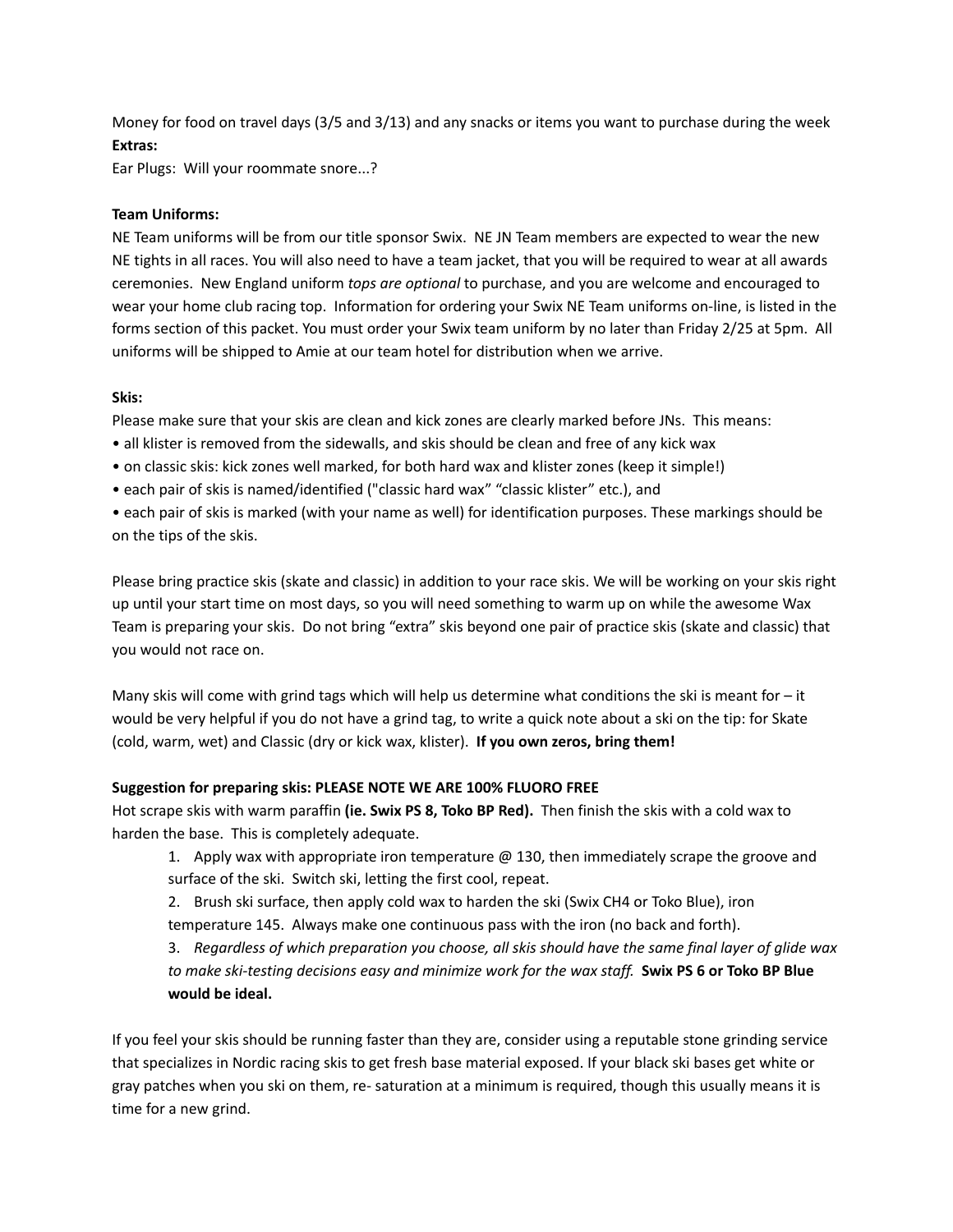We will be applying hand structure to skis frequently, so a basic "universal" grind is the best grind for the first pair of skis. If you have a second pair of skis for wet conditions, a moderate-wet grind is a good supplement. Ensure that you re-saturate your skis with wax if you have them ground.

#### **Wax: The 2022 Junior National is a fluor-free wax Championship!**

NENSA and the waxing staff cover race day wax and service. Athletes and age group coaches are responsible for their own wax on training days. We will have irons and wax remover for you there. Please pack a small variety of fluoro-free wax inside your luggage - a few multi range kick waxes, a cork, and a personal scraper should suffice. Please put your name on all your ski and wax equipment.

## **NENSA CODE OF CONDUCT for Junior National Trip and REG Camps: Standards of Conduct ~ ALL ATHLETES and PARENTS must READ ~ Thanks!**

NENSA looks to maintain values of fairness and honor in all aspects of cross-country skiing. To these ends, NENSA expects licensed athletes, coaches, officials, and members of NENSA-sponsored teams to maintain high standards of honesty and sportsmanship by, among other things:

- 1. Respecting the health and safety of other competitors.
- 2. Respecting the rules of competitions.
- 3. Respecting the role of race officials, volunteers, and spectators.
- 4. Respecting the guidance of coaches and trip leaders on NENSA-sponsored teams and trips.

5. Refraining from disruptive behavior while on a NENSA-sponsored team or trip, including, *zero* tolerance on underage drinking, use of illegal drugs, tobacco, vaping, rowdiness, or repeated non-cooperation.

6. Abiding by the rules of NENSA sponsored trips (JN's, REG camps, U16 camps) set forth for that trip, including team lights out time (bedtime), remaining in your own room, and not having visitors in your room after team lights out time.

7. Zero tolerance on the use of banned substances in cross-country skiing, racing, and training (See USOC list of banned substances). Subject to the procedures below, serious violations of these standards of conduct can lead to sanctions including suspension or loss of competition license, and in turn may result in being barred from NENSA sanctioned events or suspension or dismissal from NENSA-sponsored teams. Inquiry into any potential violations and sanctions will be made by the NENSA Judicial Committee, in consultation, where appropriate, with coaches, and leaders of NENSA teams.

It is a privilege to be on the New England Junior National Team and we expect all athletes to behave as such. The coaches and wax techs are volunteers, many using their vacation time to be a part of this team with you all. We expect everyone to be always on their best behavior, to be leaders, and set a great example to the rest of the nation.

#### **Disciplinary Procedures:**

Applicable procedures depend on the type of sanctions in question. "Non-competition sanctions" encompass any form of discipline that does not preclude the person involved from participating in future competitions but may affect participation or placement in a competition or trip during which a sanctioned violation occurs.